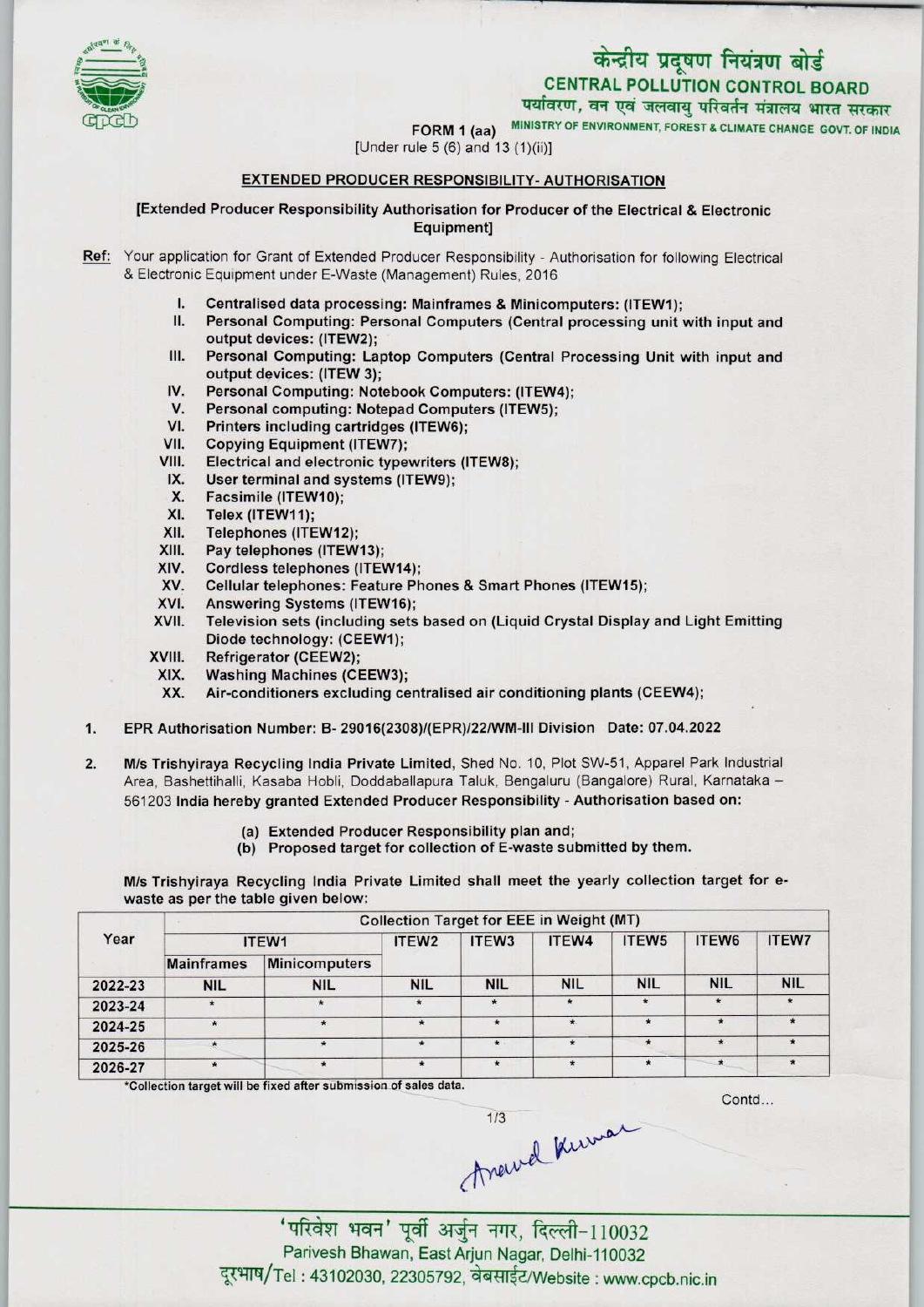

| Year    | <b>Collection Target for EEE in Weight (MT)</b> |            |            |            |            |                    |            |                          |                               |  |
|---------|-------------------------------------------------|------------|------------|------------|------------|--------------------|------------|--------------------------|-------------------------------|--|
|         | ITEW8                                           | ITEW9      | ITEW10     | ITEW11     | ITEW12     | ITEW <sub>13</sub> | ITEW14     | ITEW15                   |                               |  |
|         |                                                 |            |            |            |            |                    |            | Feature<br><b>Phones</b> | <b>Smart</b><br><b>Phones</b> |  |
| 2022-23 | <b>NIL</b>                                      | <b>NIL</b> | <b>NIL</b> | <b>NIL</b> | <b>NIL</b> | <b>NIL</b>         | <b>NIL</b> | <b>NIL</b>               | <b>NIL</b>                    |  |
| 2023-24 | $\star$                                         | $\star$    | $\star$    | $\bullet$  | $\star$    | $\star$            | $\star$    | $\star$                  | $\star$                       |  |
| 2024-25 | $\star$                                         | $\star$    | $\star$    | $\star$    | $\star$    | $\star$            | $\star$    | *                        | $\star$                       |  |
| 2025-26 | $\star$                                         |            | $\star$    | $\star$    | $\star$    | $\star$            | $\star$    | $\star$                  | $\star$                       |  |
| 2026-27 | $\star$                                         | $\star$    | $\star$    | $\star$    | $\star$    | $\star$            | $\star$    | $\star$                  | $\star$                       |  |

\*Collection target will be fixed after submission of sales data.

| Year    |                    | <b>Collection Target for EEE in Weight (MT)</b> |                   |                   |            |  |  |
|---------|--------------------|-------------------------------------------------|-------------------|-------------------|------------|--|--|
|         | ITEW <sub>16</sub> | CEEW <sub>1</sub>                               | CEEW <sub>2</sub> | CEEW <sub>3</sub> | CEEW4      |  |  |
| 2022-23 | <b>NIL</b>         | <b>NIL</b>                                      | <b>NIL</b>        | <b>NIL</b>        | <b>NIL</b> |  |  |
| 2023-24 |                    |                                                 |                   |                   |            |  |  |
| 2024-25 |                    |                                                 |                   |                   |            |  |  |
| 2025-26 |                    |                                                 | $\star$           |                   | 木          |  |  |
| 2026-27 |                    |                                                 |                   |                   | ÷          |  |  |

•Collection target will be fixed after submission of sales data.

- The Authorisation shall be valid for a period of five (5) years from date of issue with following  $\mathbf{3}$ conditions:
	- i. You shall strictly follow the approved Extended Producer Responsibility plan, a copy of which is enclosed herewith as Enclosure-I;
- ii. You shall ensure that collection mechanism or collection Centres are set up or designated as per the details given in the Extended Producer Responsibility plan and that shall be completed before the proposed dates if any in the EPR Plan (list of collection Centres and the toll free numbers for reverse logistics enclosed); Translation shall be via the state of the School Control Control Control Control Control Control Control Control Control Control Control Control Control Control Control Control Control Control Control Control Control Contr
	- iii. You shall ensure that all the collected e-waste is channelized to your dismantler/recycler M/s Trishyiraya Recycling India Private Limited, Plot Sw-51, Apparel Park Industrial Area, Bashettihalli, Kasaba Hobli, Doddaballapura Taluk, Bengaluru (Bangalore) Rural, Karnataka, 561203 and records shall be maintained at recycler/dismantler and your end;
	- iv. You shall maintain records, in Form-2 of these Rules, of e-waste and make such records available for scrutiny by Central Pollution Control Board;
	- v. You shall file annual returns in Form-3 to the Central Pollution Control Board on or before 30th day of June following the financial year to which that returns relates.
	- vi. General Terms & Conditions of the Authorisation:
		- a.The authorisation shall comply with provisions of the Environment (Protection) Act, <sup>1986</sup> and the E-waste (Management) Ruies,2016 made there under;
		- b.The authorisation or its renewal shall be produced for inspection at the request of an officer authorised by the Central Pollution Control Board;
- c.Any change in the approved Extended Producer Responsibility plan should be informed to Central Pollution Control Board within 15 days on which decision shall be communicated by Central Pollution Control Board within sixty days; of the Environment (Protection) Act, 1<br>le there under;<br>ed for inspection at the request of an of<br>d;<br>r Responsibility plan should be informe<br>in which decision shall be communicate<br>i,<br>re/points or any other facility which ar
	- d. It is the duty of the authorised person to take prior permission of the Central Pollution Control Board to dose down any collection centre/points or any other facility which are part

Arawal Kirwar